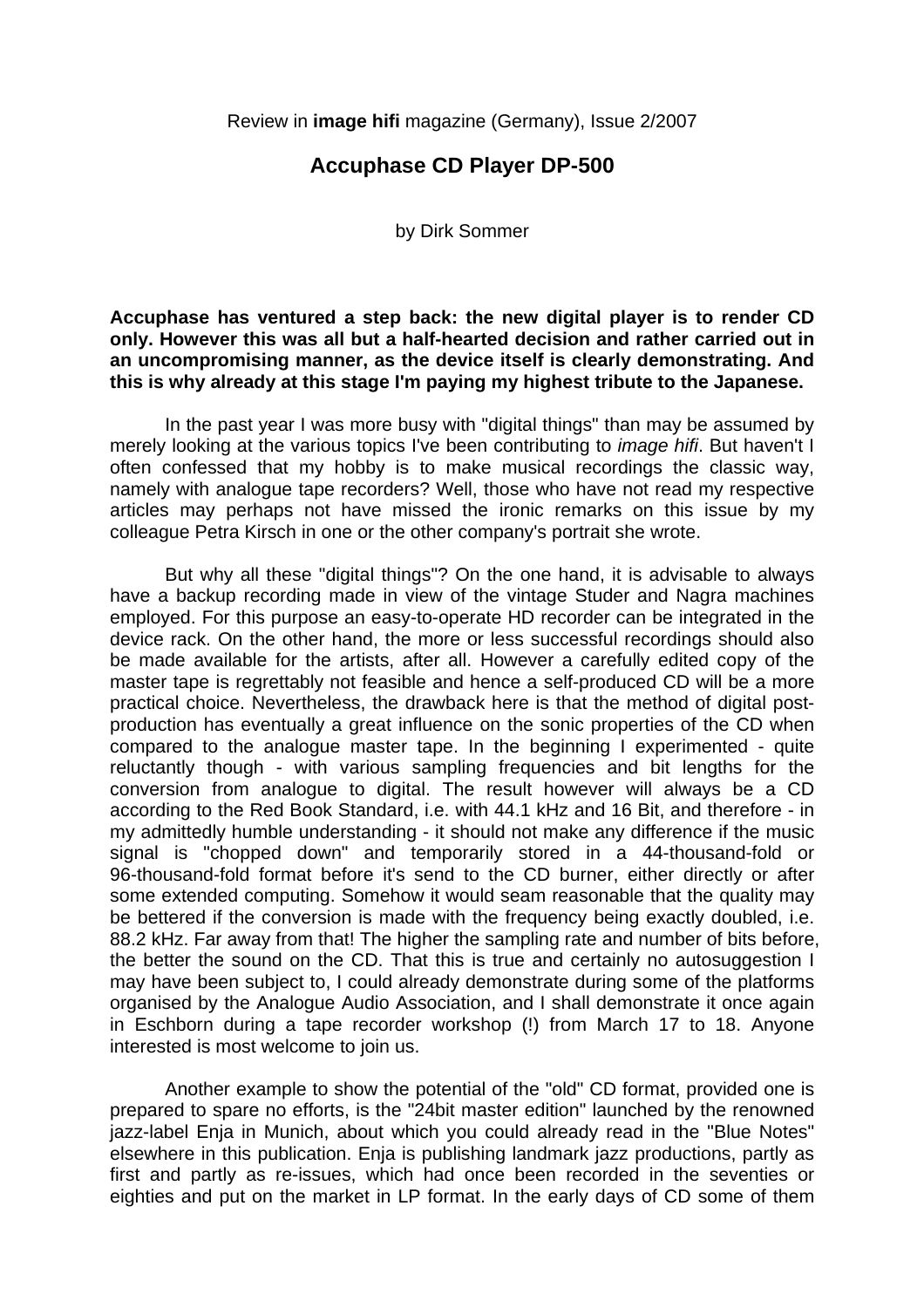however were available as compact disk also, yet from a today's point of view with rather mediocre sound quality. It was Enja's Thorsten Scheffner (who also edited the current *image hifi* LP "Live at the Domicile") to take care of the analogue master tapes. He recorded and edited them with the help of a 24-bit converter by Lavry whereupon they were transferred back to the 16 Bit/44.1 kHz Red Book Standard. Now, the new CDs are sonically far superior to those from the old days and, in the lack of the latter, they wouldn't even disappoint you when directly compared to the original LPs.

 Nevertheless, it can be assumed that even those who may have never heard or owned an SACD player would consider a likewise elaborately produced SACD to be sonically superior to conventional CDs. However from a global point of view there are certainly not enough "sound-oriented" buyers of SACD to make it a worthwhile business for the big companies of the music industry. Therefore this format has become "old hat" for them already some time ago. The rather comprehensive SACDoffer by some small audiophile labels will certainly not be a serious reason for a highend manufacturer to stick to SACD technology for ever - even if one has once opted against DVD-Audio in favour of SACD. In addition to that, it may have become evident that the big manufactures of electronic appliances will eventually cease production of special SACD drives. Now, as far as I'm concerned, it's hard to imagine that a run-of-the-mill multi-player could be the basis for an Accuphase. Hence, it seems only logic that the Japanese have put all their efforts once again on a medium that is likely to survive and already has the highest circulation worldwide, namely the good ole' CD.

 It's very nice to see that this move has come along with the decision of making oneself independent from the sometimes unpredictable makers of (CD) drives, once and for all. Provided of course one is able to consequently follow the new path, albeit this would mean to develop one's own drive, irrespective of the possible cost, and then have it manufactured in relatively small batches. Well, this is exactly what Accuphase is doing now. Fortunately for them, the times are over when a large part of developing work had to be thrown into the dustbin only because one of those electronic giants who manufactured a certain drive decided to cease production, just because it was no longer profitable. From now on Accuphase is autonomous also with respect to drives. Wouldn't it be nice if other makers had the financial resources and could follow the example of Accuphase?

 Not so nice but certainly understandable is the fact that Accuphase is not much inclined to reveal further, more substantial details regarding their new drive mechanism. The product information says it was developed "with dedication to quality and attention to detail" but this is what I would have expected anyway from such a noble maker like Accuphase. But let's stop the nagging and rather concentrate on the sparse facts: the torsion-resistant and heavy case with its four cast-iron insulation feet is said to protect the reading and transfer process of data from air-born as well as mechanical vibrations. The actual CD drive mechanism is firmly mounted to a strong metal frame. While weight plays an important role here, the traverse mechanism with laser is a consciously designed low-mass array, which also features and integrated RF amplifier for minimising noise interferences. And the laser is supported respectively de-coupled from the main mechanism by four viscous damper feet. A braced metal hood covers the drive module and is thus taking care of additional stability. The entire CD drive system is digitally controlled whereby the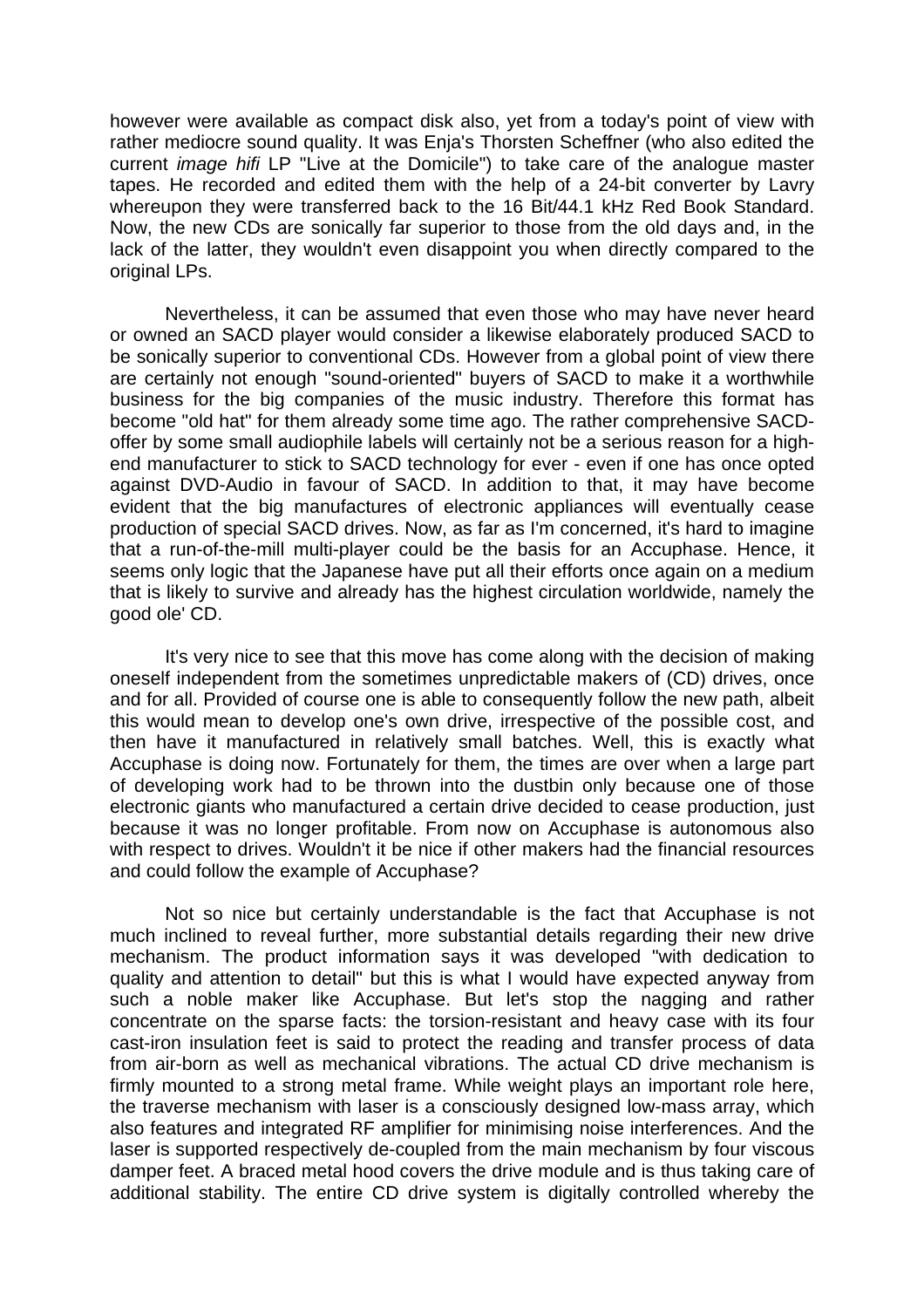servo motor is even linked to a balanced circuitry in order to eliminate interactions with other electronic circuits within the player. Whatever: I do not need any further details as to construction, etc. It's because I'm already most convinced by the smooth and almost deliberate movement of the disk tray, which is made from extruded, anodised aluminium, and the nearly noiseless operation of the CD transport. Admittedly, I have been judging this from a more emotional than a rational stance.

 As has already been common usage at Accuphase, the DP-500 too has been equipped with multiple converter components, namely - per channel - four Delta-Sigma converter chips type PCM 1796, made by Texas Instruments. They are operating in parallel configuration which is advantageous in so far that the ratio between signal and conversion errors can be bettered by a factor of two  $($  =  $v4)$ . The balanced as well as unbalanced signals from two D/A converters each are routed to the same number of voltage/current converters of which the output voltages are then added. The combination of adding both current and voltage is said to result in a very high stability of the output stage. From the output stages the signal has then to go only through the so-called "Direct Balanced Filter" circuitry which according to Accuphase provides totally separate analogue low-pass filtering (5-pole Butterworth) for the balanced and unbalanced signal path. It seems to be worth the efforts, the more since analogue filters have always been playing an important role for sound quality, which in case of the DP-500 are no longer interacting with each other.

 The converter section of the DP-500 may well be used for other digital sources. For this purpose the rear panel features digital inputs via optical Toslink and co-axial RCA. Next to them, the same connections are provided by the digital output where data from the CD transport are held ready to be picked up. By the way, the digital input is said to accept signals up to 24 Bits and a frequency up to 96 kHz. The supplied remote commander allows the attenuation of the analogue output signal in steps of 1 dB all the way down to -60 dB. The controlling however is done in the digital domain and therefore may be deteriorating the resolution, I'm afraid. For this reason I have exclusively auditioned the DP-500 without any attenuation.

 In my listening room the Accuphase simply took a seat on a board in the Pagode rack. Since it was quite obvious that the player's feet have elaborately been made from cast-iron with high carbon content in order to provide the properties for a best possible coupling to any support, I wasn't much inclined to have some further experiments done with the positioning of the player. Like other digital components in my audio chain, the DP-500 received the energy via a Powercord-S plugged into a mains power conditioner/filter, at least for the time being. Not that I'm a hundred percent convinced of the sonic virtues of this mains filter. It's on duty only to prevent my analogue components from possible digital smut - meaning that it will be substituted later on by a more elaborate solution. As I've already mentioned elsewhere, after the first operation of the open/close button the Accuphase got me hooked: this finely crafted piece of aluminium is sliding out with nearly no noise and in moderate tempo, and likewise back again after having touched the tray or the button. I'm quite certain this performance hasn't got any influence whatsoever on the sound, but it did have a lasting influence on my attitude towards this player, more than I would have initially admitted to myself.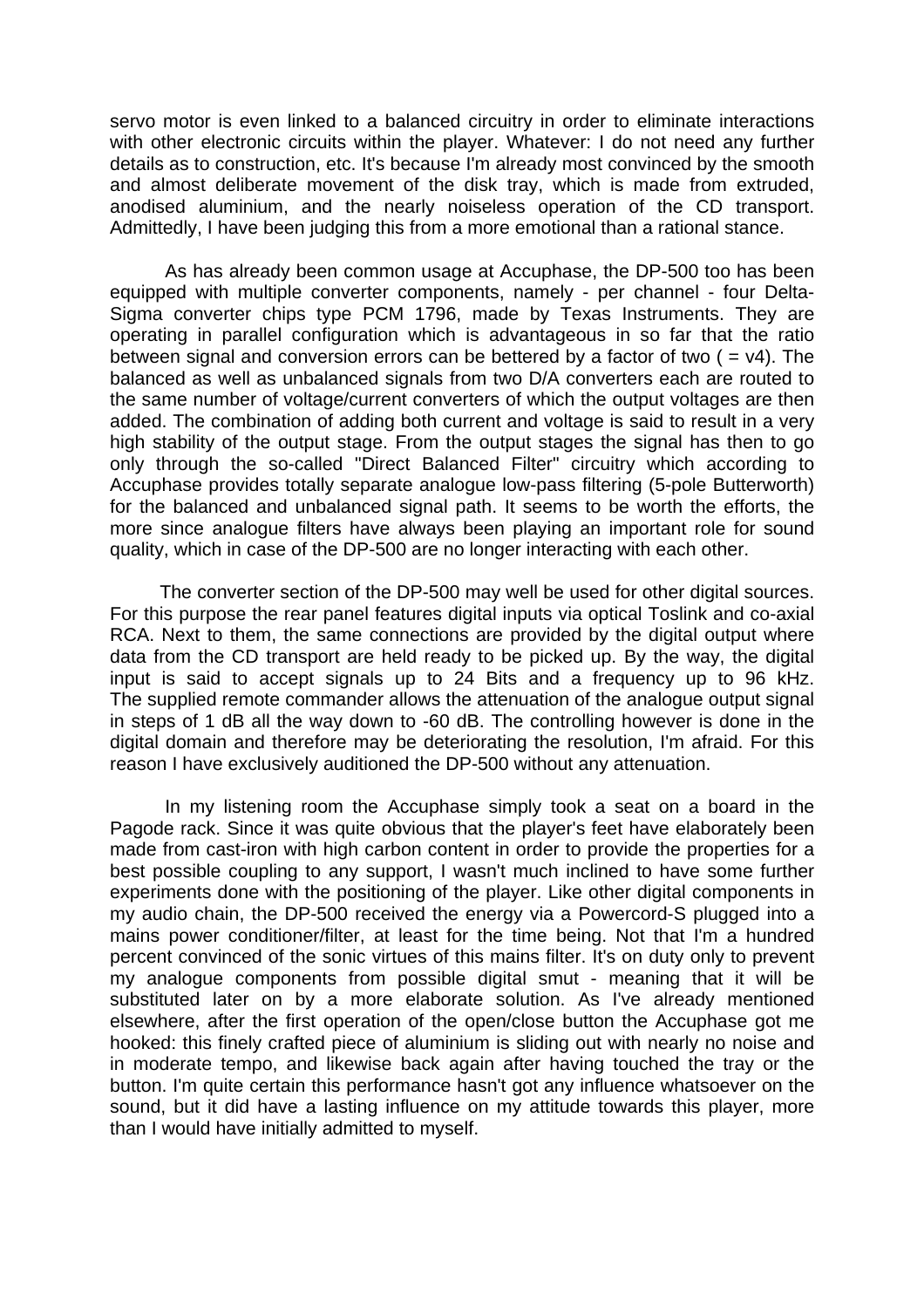The first to disappear in the DP-500 is a home-made CD: the recording of a concert with harp and organ. It was made with just one stereo microphone featuring M-S technology. Well, this CD is rendered by the Accuphase with unusually realistic information about the soundstage as well as with a gut-shaking fundament of basses. If my memory doesn't fool me, even the latter quality could not be bettered by the Alesis although it's playing back the recording not from a silver but a hard disk on which the data are stored in a 24-Bit/96 kHz format. But let me now stop playing around with this….

 Marty Krystall's notorious test CD *"Seeing Unknown Colours"* (MA-Recordings M015A) is immediately thrilling me once again and the music gets under my skin. OK, there is still a bit of life-atmosphere missing but thanks to the purist recording and the brilliant DP-500 much less than with the majority of recordings and their playback equipment. The instruments with nearly lifelike dimensions are there in the recording venue and you want to grab them. This soundstage was certainly not generated in the mixing console but captured by Todd Garfinkel's fantastic 2-microphone recording in a real space. I cannot remember if I ever heard this quartet playing along so excitingly in a larger space than is now rendered by the Accuphase. To this minute the player was connected via its RCA outputs to the Brinkmann Marconi. After I changed to balanced interconnects I noticed - to my utter surprise - that the volume level became slightly attenuated. But as soon as this was compensated I perceived the soundstage being even a tad deeper via the balanced leads and therefore was to leave it in this configuration for any further listening.

 Although I haven't heard it for quite some time, another classic for testing is Jonas Hellborg's CD *The Silent Life* (Day Eight Music, DEMCD 026). Here, too, the acoustic bass guitar played in slap-technique is immediately revealing that the Accuphase prefers to receive its energy from the Powerstar [a mains socket bus by Audioplan] rather than from the mains power conditioner. To wit: additional details are clearly audible and come together with enhanced resolution and slightly increased speed whereby it also conveys deeper sound colours. I don't want to waste time finding out as to whether this happened because I changed from Powercord-S to HMS Jubilee, or was it more or less because I took the mains power conditioner away from the chain? Anyway, from now on I'm going to savour the DP-500 being directly connected to the mains.

 One of my favourite disks is Dean Peer's unspectacular solo-bass-LP *Ucross* (Jazz Planet 5502-1) which made me curious for *Think…It's All Good*, a new release by this American for the Dutch audiophile label Turtle Records. I'm pleased to hear that Peer and his electric bass guitar are once again playing a central role in this recording, but then this CD gives you also an idea of his intense communication with Ty Burhoe and his colourful collection of percussion instruments as well as with Steve Trismen's violin and Howard Levy's harmonica, ocarina or Jew's harp. The quite unusual instrumentation alone plus the recording in a natural, acoustical space are providing each song with a highly attractive touch, and of which "*Mars*" appears particularly outstanding. In this piece Peer and Burhoe are playing together with effect-loaded bass and tablas, whereby I anticipate the missing compressor in the recording chain. Such dynamic peaks you simply can no longer find on the disks of bigger commercial labels. When auditioned through the Accuphase the electronically moaning bass attacks come right out of the deepest silence and darkness and the drums are bursting with fundamental power, thanks to the evidently airy width of the